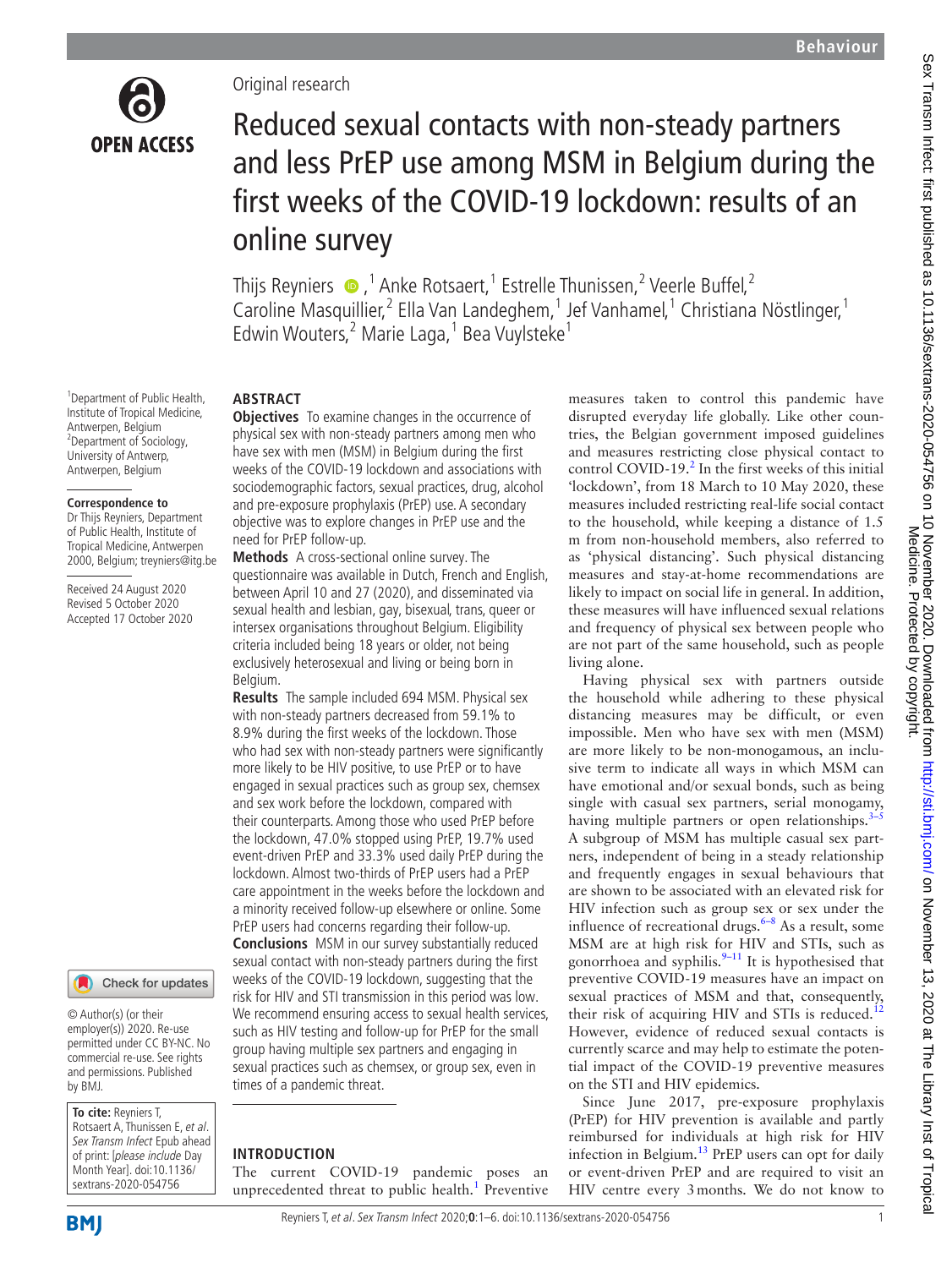what extent PrEP users have reduced or stopped using PrEP in the first weeks of the COVID-19 lockdown period, because of reduced need resulting from decreased sexual activity. Moreover, during the first weeks of the COVID-19 lockdown, physical access to non-essential health services, such as PrEP care, was closed or substantially reduced. It remains unclear to what extent there was an unmet need for follow-up for PrEP in this period.

The objective of this study was to examine changes in the occurrence of physical sex with non-steady partners among MSM in Belgium in the first weeks of the COVID-19 lockdown period, and associations with sociodemographic factors, sexual practices associated with an elevated risk for HIV infection, drug, alcohol and PrEP use before the lockdown. A secondary objective was to explore changes in PrEP use and the need for follow-up for PrEP. The knowledge gained could help identify a subgroup of MSM who are more prone to taking health risks and for whom sexual health services would need to be ensured in times of a pandemic threat. The insights could help to reconsider the provision of PrEP during and after this lockdown period. Hence, the results can be important to anticipate next-wave preventive COVID-19 measures or novel pandemic threats that require physical distancing.

# **METHODS**

In this cross-sectional survey, we collected self-reported data using an online questionnaire. The study was set up in collaboration with a Flemish sexual health organisation ('Sensoa') and a lesbian, gay, bisexual, trans, queer or intersex (LGBTQI) umbrella organisation ('Çavaria'). A link to the questionnaire was disseminated by sexual health and LGBTQI organisations throughout Belgium, via their social media accounts (eg, Facebook) and online newsletters.

The online questionnaire was available in Dutch, French and English, between April 10 and 27 (2020), that is, during the Belgian lockdown period starting on 18 March 2020, before any measure or restriction was loosened. Participants needed to be 18 years or older, not exclusively heterosexual and born in or living in Belgium.

Eligible participants provided consent by agreeing to participate, after having been informed about the study and its procedures. We developed the questionnaire based on previous European and Belgian studies among MSM and PrEP users. $6^{6}$  14–16 It was pilot tested within the research team and among members from community organisations. The questionnaire included questions on sociodemographic characteristics (see [table](#page-1-0) 1), social contact, sexual practices associated with an elevated risk for HIV infection, drug and alcohol use,

<span id="page-1-0"></span>**Table 1** Associations between 'reported sex with non-steady partners since lockdown' and sociodemographic factors, sexual practices, drug, alcohol and PrEP use

|                                                      | <b>Total sample</b><br>$n = 694$ | Did not have sex with non-steady<br>partners during lockdown<br>$n=632$ | Had sex with non-steady<br>partners during lockdown<br>$n=62$ |          |  |  |  |
|------------------------------------------------------|----------------------------------|-------------------------------------------------------------------------|---------------------------------------------------------------|----------|--|--|--|
|                                                      | $n$ (%)                          | $n$ (%)                                                                 | $n$ (%)                                                       | P value* |  |  |  |
| Sociodemographic factors                             |                                  |                                                                         |                                                               |          |  |  |  |
| Age                                                  |                                  |                                                                         |                                                               | 0.205    |  |  |  |
| $18 - 35$                                            | 252 (36.3)                       | 230 (36.4)                                                              | 22(35.5)                                                      |          |  |  |  |
| $36 - 55$                                            | 364 (52.4)                       | 327 (51.7)                                                              | 37 (59.7)                                                     |          |  |  |  |
| $56+$                                                | 78 (11.2)                        | 75 (11.9)                                                               | 3(4.8)                                                        |          |  |  |  |
| Living in Belgium                                    | 682 (98.3)                       | 621 (98.3)                                                              | 61 (98.4)                                                     | 1.000    |  |  |  |
| Region <sup>+</sup>                                  |                                  |                                                                         |                                                               |          |  |  |  |
| <b>Flanders</b>                                      | 459 (67.3)                       | 409 (65.9)                                                              | 50 (82.0)                                                     | 0.024    |  |  |  |
| <b>Brussels Region</b>                               | 166 (24.3)                       | 156(25.1)                                                               | 10(16.4)                                                      |          |  |  |  |
| Wallonia                                             | 57 (8.4)                         | 56 (9.0)                                                                | 1(1.6)                                                        |          |  |  |  |
| Has steady partner                                   | 403 (58.1)                       | 375 (59.3)                                                              | 28 (45.2)                                                     | 0.031    |  |  |  |
| HIV-positive status‡                                 | 122 (18.1)                       | 99 (16.1)                                                               | 23(38.3)                                                      | < 0.001  |  |  |  |
| Financial hardship before lockdown§                  | 39(5.7)                          | 30(4.8)                                                                 | 9(14.8)                                                       | 0.005    |  |  |  |
| Sexual practices in the 3 months before lockdown     |                                  |                                                                         |                                                               |          |  |  |  |
| Sex with multiple partners                           | 454 (65.4)                       | 397 (62.8)                                                              | 57 (91.9)                                                     | < 0.001  |  |  |  |
| Group sex                                            | 246 (35.4)                       | 211 (33.4)                                                              | 35 (56.5)                                                     | < 0.001  |  |  |  |
| Chemsex                                              | 133 (19.2)                       | 110 (17.4)                                                              | 23(37.1)                                                      | < 0.001  |  |  |  |
| Sex work                                             | 13(1.9)                          | 9(1.4)                                                                  | 4(6.5)                                                        | 0.022    |  |  |  |
| Drug and alcohol use in the 3 months before lockdown |                                  |                                                                         |                                                               |          |  |  |  |
| Drug use                                             | 248 (35.7)                       | 212 (33.5)                                                              | 36(58.1)                                                      | < 0.001  |  |  |  |
| Alcohol use                                          | 573 (82.6)                       | 524 (82.9)                                                              | 49 (79.0)                                                     | 0.442    |  |  |  |
| PrEP use                                             |                                  |                                                                         |                                                               |          |  |  |  |
| Used PrEP in the last 6 months¶                      | 199 (34.8)                       | 178 (33.4)                                                              | 21(53.8)                                                      | 0.010    |  |  |  |

\*P value for  $\chi^2$  or Fisher's exact test for associations between 'having had sex with non-steady partners since 18 March' and sociodemographic factors, sexual practices, drug, alcohol and PrEP use.

†'Not living in Belgium' (n=12) excluded.

‡'Don't know' (n=18) or 'prefer not to say' (n=2) were excluded from the analyses.

§Proportion of those who indicated to be struggling with their income before 18 March; 'Prefer not to say' (n=7) were excluded from the bivariate analysis.

¶HIV-positive status (n=122) excluded.

PrEP, pre-exposure prophylaxis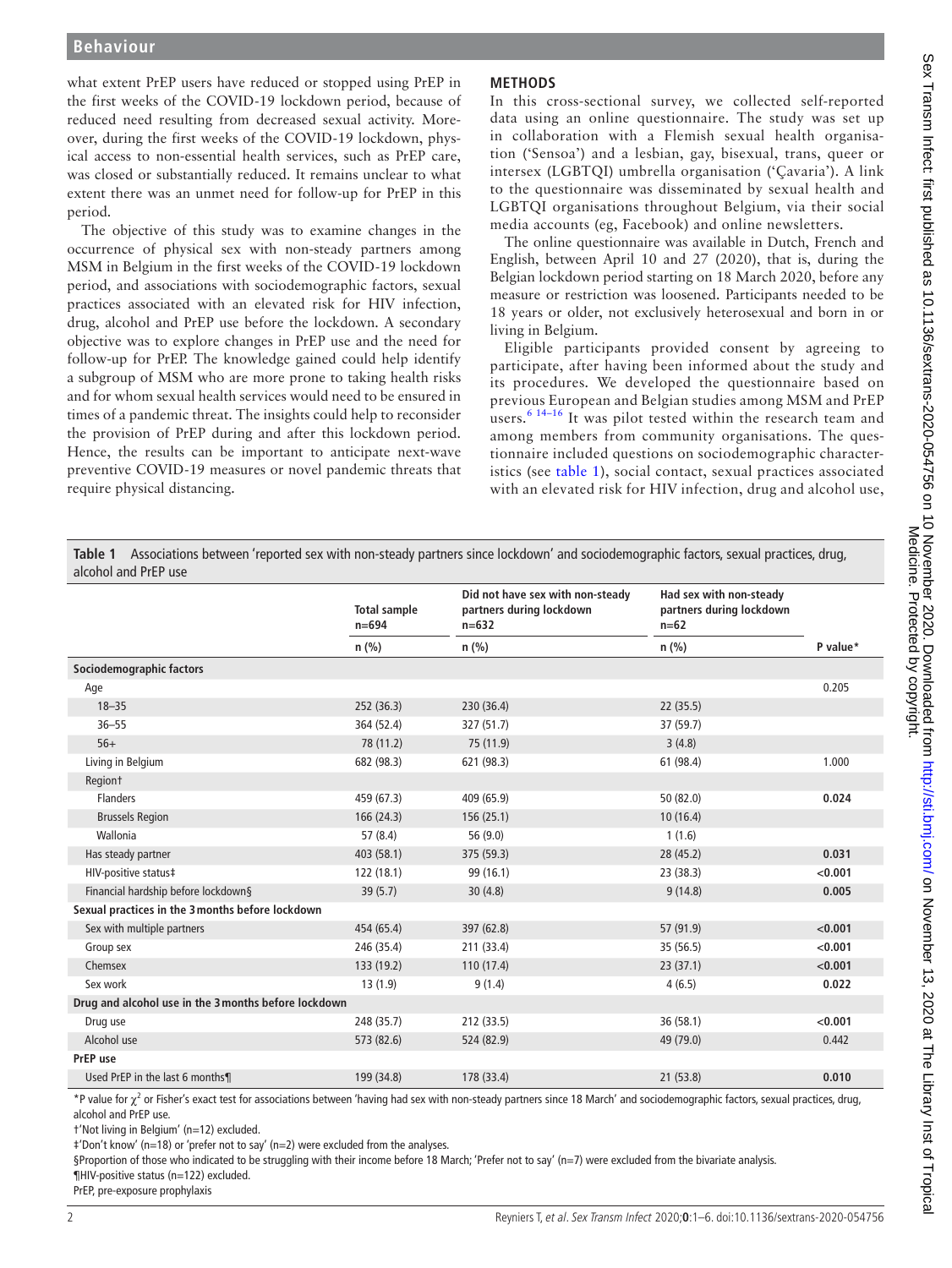

<span id="page-2-0"></span>**Figure 1** Sample selection.

depressive symptoms, anxiety and social support, PrEP use before and after 18 March 2020 and concerns towards PrEP use follow-up.

Sexual contact with non-steady partners was measured by asking whether close physical contact  $\left($  < 1.5 m) had occurred with casual (non-anonymous and non-steady) sex partners and with anonymous sex partners. We asked whether these had occurred before and after 18 March 2020, without specifying the length of the period. Financial hardship was measured by asking participants to what extent they felt they were struggling or living comfortably with their income before the COVID-19 lockdown in Belgium. Participants responded 'yes' or 'no' when asked whether they engaged in chemsex or slamming in the 3months before 18 March.

For this analysis, we selected fully completed questionnaires from participants who indicated to be male, and to have sex with men. We excluded transwomen due to small group size (n=7). We conducted a descriptive analysis using IBM SPSS Statistics V.25. A  $\chi^2$  or Fisher's exact test was used to examine associations between sociodemographic factors, risk behaviour and PrEP use, and having close physical contact with non-steady

(casual or anonymous) sex partners during the early phase of the COVID-19 lockdown (ie, the outcome).

#### **RESULTS**

We included 694 questionnaires in the analysis [\(figure](#page-2-0) 1). The median time needed to complete the questionnaire was about 12min. About half of the sample (52.4%) was between 36 and 55 years old. Almost all participants were currently living in Belgium (98.3%), the majority of those in Flanders region (67.3%). About 18.1% indicated to be HIV positive and 199 (34.8%) participants reported to have used PrEP in the six preceding months. About 82.6% had used alcohol in the 3months before the lockdown, and 21.3% indicated to be drinking more alcohol since the lockdown.

# **Changes in the occurrence of physical sex with non-steady partners**

The proportion of participants reporting physical sex with casual partners decreased from 52.7% to 7.1% during the first weeks of the lockdown, and with anonymous sex partners from 47.4% to 3.9% [\(figure](#page-2-1) 2). Sixty-two participants (8.9%) reported physical sex with non-steady partners (casual or anonymous) since 18 March 2020.

Participants who had sex with non-steady partners during the lockdown were significantly more likely to be single and to be struggling financially with their income, when compared with those who did not have sex with non-steady partners during the lockdown ([table](#page-1-0) 1). Among those who had sex with non-steady partners during the lockdown, about 71.0% were either HIV positive  $(n=23)$  or taking PrEP ( $n=21$ ) in the 6 months before. Participants who had sex with non-steady partners during the lockdown were more likely to have had multiple sex partners, engaged in group sex, chemsex and sex work and to have used drugs in the 3months before the lockdown, when compared with their counterparts.

#### **Changes in PrEP use and follow-up**

One participant had stopped taking PrEP before the lockdown. Among those who were using either daily or event-driven PrEP, about half (47.0%) had stopped PrEP use during the lockdown [\(table](#page-3-0) 2). Of those who used event-driven PrEP before



# Sex with non-steady sex partners

<span id="page-2-1"></span>

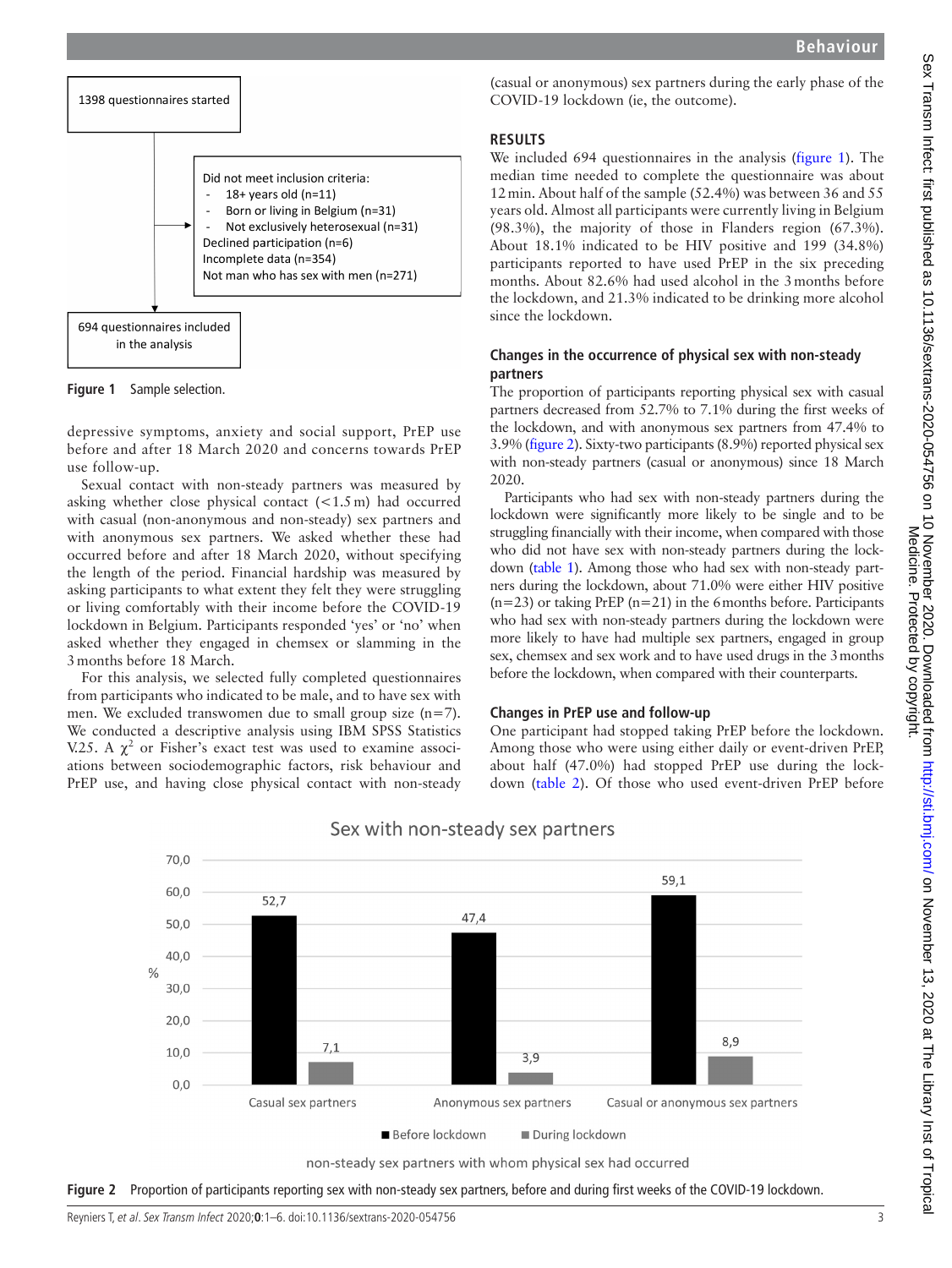| March 2020 (N=198)*       |               |                                |                      |                        |  |  |  |
|---------------------------|---------------|--------------------------------|----------------------|------------------------|--|--|--|
| PrEP use before lockdown* |               | PrEP use during early lockdown |                      |                        |  |  |  |
|                           | Total<br>None |                                | Event-driven         | <b>Daily</b>           |  |  |  |
|                           | $n$ (%)       | $n$ (% of<br>'before')         | n (% of<br>'before') | $n$ (% of<br>'before') |  |  |  |
| Event-driven              | 90(45.5)      | 51(56.7)                       | 35 (38.9)            | 4(4.4)                 |  |  |  |
| Daily                     | 108 (54.5)    | 42 (38.9)                      | 4(3.7)               | 62 (57.4)              |  |  |  |
| Total                     | 198 (100)     | 93 (47.0)                      | 39 (19.7)            | 66 (33.3)              |  |  |  |

<span id="page-3-0"></span>**Table 2** PrEP use before and during early lockdown, that is, since 18

\*One participant reported to have stopped using PrEP before the lockdown and is excluded from the analysis.

PrEP, pre-exposure prophylaxis

the lockdown, the majority had stopped using PrEP (56.7%) or continued using event-driven PrEP (38.9%).

Among those who used PrEP daily before the lockdown, about 38.9% had stopped using PrEP and the majority (57.4%) had continued using daily PrEP. One participant reported to have restarted daily use after reading that he believed it could help against COVID-19. Four participants switched from daily to event-driven PrEP and four switched from event-driven to daily PrEP.

About 15.4% of those using event-driven PrEP during the lockdown  $(n=6)$  reported sex with non-steady partners during the lockdown, while this was  $16.7\%$  among daily users (n=11) and 4.3% among those who reported to have stopped using PrEP  $(n=4)$ .

Almost two-thirds of the PrEP users (64.9%) reported that their last PrEP care appointment took place less than 3 months (90 days or sooner) before completion of the questionnaire. One hundred and twenty PrEP users (60.3%) indicated no changes regarding their follow-up. Forty-five (22.6%) had their PrEP care appointment postponed, 8 (4.0%) were followed up online and 4 (2.0%) were followed up elsewhere (eg, family physician). Three PrEP users (1.5%) reported not being followed up (eg, buying PrEP online). Sixteen PrEP users (8.0%) worried that they would not have sufficient PrEP pills and 22 (11.1%) received prescriptions online. Six PrEP users (3.0%) reported being concerned about not having been tested or about the time between the previous and the next HIV or STI test.

# **DISCUSSION**

MSM in our survey reduced sexual contact with non-steady partners from 59.1% to 8.9% during the first weeks of the COVID-19 lockdown. Those having sex with non-steady partners during the early phase of the lockdown were significantly more likely to be struggling financially and to have engaged in sexual practices with an elevated risk for HIV infection, such as group sex, chemsex and sex work before the lockdown. About half of those who used PrEP before the lockdown (47.0%) had stopped using PrEP, 19.7% used event-driven PrEP and 33.3% daily PrEP during the lockdown.

An important finding is the substantial reduction of sex with non-steady partners during the first weeks of the lockdown period among the MSM in our sample. This is in line with studies in the USA and Australia where MSM indicated fewer sexual partners or having less opportunities for having  $sex$ .<sup>17–19</sup> The reduced sexual activities with sexual partners outside the household is likely to result in reduced HIV and STI transmission among MSM. Among those who had sex with non-steady partners during the lockdown in our study, more than two-third

were using PrEP or were HIV positive. In Belgium, about 97% of people living with HIV are in follow-up for treatment and 97% of those are virally suppressed (HIV viral load of less than 200 copies/mL).[20](#page-5-2) Hence, these findings suggest that the risk for HIV transmission was low during this phase of the COVID-19 lockdown in Belgium. Whether and to what extent STI and HIV infections actually decreased during the COVID-19 period is yet to be examined.

Among the MSM using PrEP before the lockdown period, 47.0% had stopped using PrEP, which is in line with a study among MSM in Australia.<sup>19</sup> While it cannot be excluded that they stopped using PrEP to ensure sufficient pill supplies, only 8.0% in our study reported being concerned about not having sufficient pills. Moreover, considering that almost two-thirds had been on a PrEP care appointment within 90 days before completion of the survey and that only 22.6% had their appointment postponed, it is unlikely that they stopped using PrEP due to not having access to PrEP care. These findings suggest that they stopped using PrEP due to perceiving a reduced risk for HIV infection.

PrEP is only to be taken in periods of high risk and does not need to be taken in other times. $21$  Therefore, it could be anticipated that more PrEP users would switch from daily to event-driven PrEP, providing them the opportunity to reduce pill use while keeping the possibility of using PrEP in case of a sexual encounter. Only five participants switched from daily PrEP to event-driven. Moreover, the majority of those using daily before the lockdown (57.4%) remained to use PrEP daily during the lockdown, in line with an Australian study.<sup>[19](#page-5-3)</sup> Potential reasons for continuing daily PrEP use could be that such daily users prefer to keep their routine or that they do not exclude the possibility of unplanned sexual encounters. Another reason may be the lack of awareness, available knowledge or support on how to stop and restart PrEP use. Therefore, we recommend that clear guidelines should be available, preferably online, to support PrEP users in safely stopping, starting and restarting with PrEP use. Ideally, such guidelines could also include recommendations on when and how to test for HIV before restarting with PrEP use.

Many PrEP users either had a PrEP care appointment in the 3months before the lockdown, or received follow-up elsewhere (eg, family physician) or online (eg, online prescriptions). These findings suggest that the need for follow-up was low at the time of data collection and that follow-up services were already well adapted to this novel situation. However, our study was undertaken in the first weeks, in which preventive measures for COVID-19 impacted on everyday life in Belgium. The need for follow-up may be higher when COVID-19 restrictions are loosened, and sexual activities among non-steady partners may increase again among MSM.

Only a minority (8.9%) of our sample had sex with nonsteady partners, suggesting that the majority adhered well to the COVID-19 regulations when it comes to close physical contact with sex partners outside the household. About 8.0% of the PrEP users were concerned about insufficient pill supply, and 3.0% were concerned about not being tested for HIV or STIs. These findings suggest that a minimum of sexual health services, such as HIV testing, needs to be ensured for a subgroup of MSM, even in times of a pandemic threat during which sex with partners outside the household is prohibited. The unique situation of reduced physical contact and a societal lockdown may be a good opportunity to consider alternative forms of PrEP follow-up and sexual health services, such as online counselling or home-based sampling.<sup>[22](#page-5-5)</sup> Additionally, we suggest further research is needed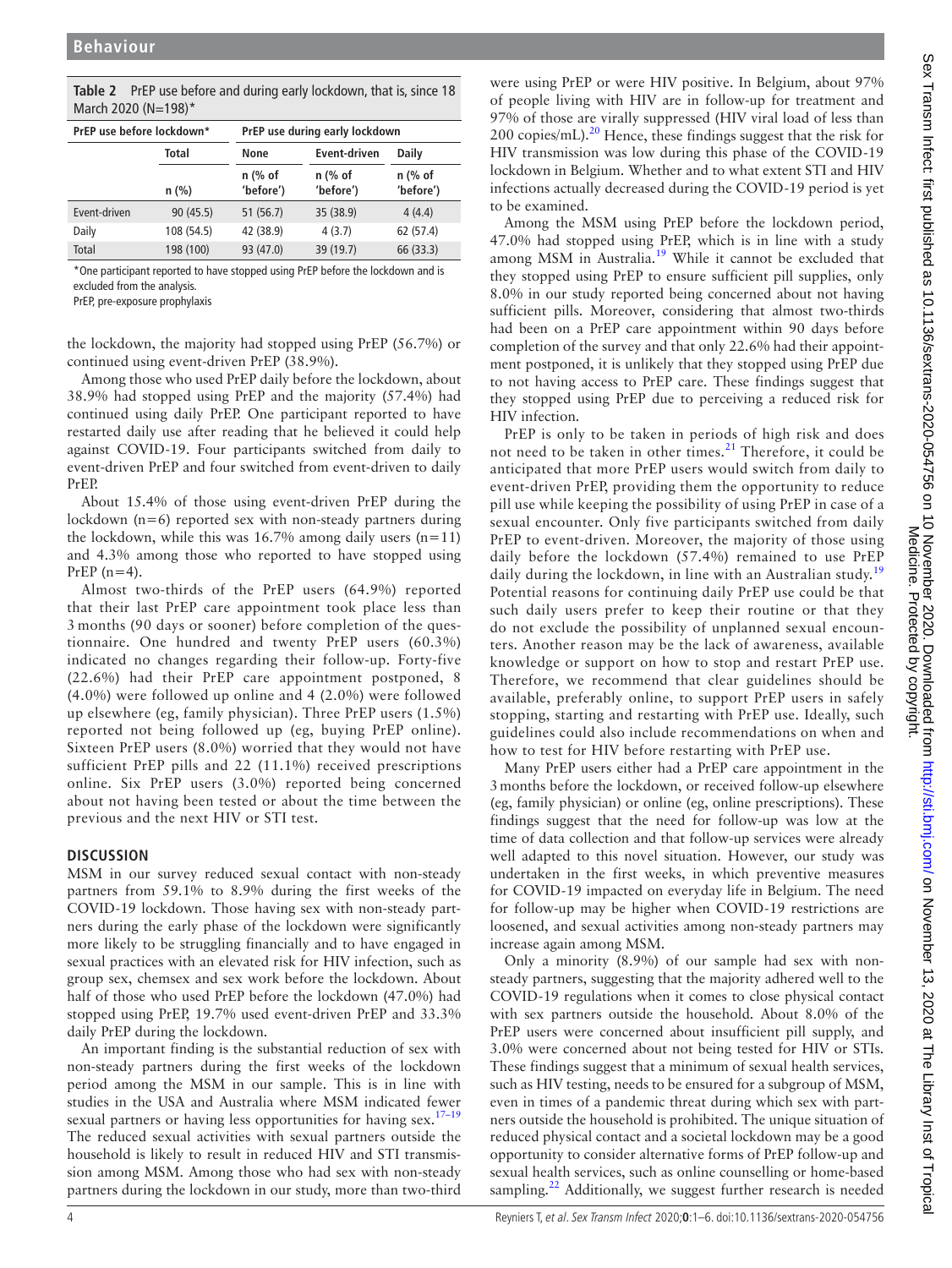to investigate what minimum package for PrEP follow-up would be feasible and for whom.

Those who had sex with non-steady partners during the lockdown in our sample were more likely to have engaged in group sex, chemsex or sex work before the lockdown. Such sexual practices are shown to be associated with condomless sex and an elevated risk for HIV infection.<sup>23-27</sup> Additionally, we found that participants struggling financially were more likely to have had sex with non-steady partners during the lockdown. Financial hardship among MSM is shown to be associated with a higher likelihood of participating in sexual risky situations (eg, alcohol or drug use before or during sex), condomless anal intercourse, transactional sex and drug use.<sup>28-30</sup> These findings confirm that among MSM, a subgroup can be identified that is vulnerable for acquiring HIV or other STIs. We recommend HIV and STI prevention organisations to provide guidance on how to reduce the risk for HIV infections and STIs when engaging in sexual practices such as group sex, chemsex or sex work. Additionally, we recommend tailored messages and information for reducing the risk of COVID-19 while having sex with non-steady partners, engaging in chemsex, group sex or doing sex work, in particular during a next societal lockdown or when preventive measures are taken to reduce close physical social contact. Home-based sampling and online follow-up may be valid alternatives to test those who may have acquired HIV or STIs before or during a lockdown period. We recommend prioritising this subgroup vulnerable for acquiring HIV and STIs when restarting on-site sexual health services.

The use of an online questionnaire limits the generalisability of the findings due to the inherent self-selection bias. Persons associated with LGBTQI or sexual health organisations were more likely to receive a link to the questionnaire. The MSM in our sample were less likely to be struggling financially (5.7%), more likely to have a steady partner (58.1%) and more likely to be HIV positive (18.1%), when compared with a survey among European MSM (1[6](#page-4-3).9%, 38.6% and 10.0%, respectively). $^6$  Data collected later in the lockdown period could have resulted in higher proportions of participants having sex with non-steady partners, or in more or fewer PrEP users being concerned about their follow-up. We have not measured the use of condoms, which could have provided additional insights into the potential transmission of HIV or STIs during the COVID-19 period. Recall bias concerning sexual behaviour in the 3months before COVID-19 cannot be excluded. The lack of longitudinal data prevents us from examining the impact of implementing additional or loosening of physical distancing restrictions on the sexual behaviour of MSM. In countries with less stringent preventive measures and restrictions to control the COVID-19 epidemic, MSM may not have reduced sexual activities with non-steady partners and PrEP use to the same extent.

#### **CONCLUSIONS**

MSM in our survey substantially reduced sexual contact with non-steady partners during the first weeks of the COVID-19 lockdown, suggesting that the risk for HIV and STI transmission in this period was low. Our findings indicate that the need for PrEP care appointments was low and that follow-up services were already well adapted to this novel situation. We recommend ensuring access to sexual health services, such as HIV testing and PrEP follow-up, for a subgroup of MSM who may be vulnerable for acquiring HIV or STIs.

### **Key messages**

- ► Men who have sex with men (MSM) substantially reduced sexual contact with non-steady partners during the first weeks of COVID-19 lockdown, suggesting the risk for HIV and STI transmission was low.
- ► About half of all pre-exposure prophylaxis (PrEP) users have stopped using PrEP during the first weeks of COVID-19 lockdown, and the need for PrEP follow-up was low.
- $\triangleright$  We recommend ensuring access to sexual health services, such as PrEP follow-up, for a subgroup of MSM who may be vulnerable for acquiring HIV or STIs.

**Acknowledgements** We would like to thank all study participants for completing the online questionnaire. We would like to thank Sensoa, Çavaria and all other lesbian, gay, bisexual, trans, queer or intersex (LGBTQI) and sexual health organisations for their help in collecting the data.

**Contributors** All authors were involved in setting up the study and data collection. TR and AR conducted the analysis. TR drafted the manuscript, and all authors commented on subsequent versions. All authors approved the final manuscript.

**Funding** TR is a postdoctoral fellow of the Research Foundation – Flanders. The study consortium received funding from the Research Foundation – Flanders as an SBO-project (S004919N).

**Competing interests** None declared.

**Patient consent for publication** Not required.

**Ethics approval** The study received ethical approval of the Institutional Review Board of the Institute of Tropical Medicine, Antwerp (IRB 1378/20).

**Provenance and peer review** Not commissioned; externally peer reviewed.

**Data availability statement** Data are not available due to ethical restrictions.

**Open access** This is an open access article distributed in accordance with the Creative Commons Attribution Non Commercial (CC BY-NC 4.0) license, which permits others to distribute, remix, adapt, build upon this work non-commercially, and license their derivative works on different terms, provided the original work is properly cited, appropriate credit is given, any changes made indicated, and the use is non-commercial. See: [http://creativecommons.org/licenses/by-nc/4.0/.](http://creativecommons.org/licenses/by-nc/4.0/)

#### **ORCID iD**

Thijs Reyniers <http://orcid.org/0000-0003-3756-921X>

#### **REFERENCES**

- <span id="page-4-0"></span>1 European Centre for Disease Prevention and Control. Resurgence of reported cases of COVID-19 in the EU/EAA, the UK and EU candidate and potential candidate countries, 2020.
- <span id="page-4-1"></span>2 Belgian Federal Government. Coronavirus: reinforced measures by the Belgian Federal Government, 2020. Available: [https://www.belgium.be/en/news/2020/coronavirus\\_](https://www.belgium.be/en/news/2020/coronavirus_reinforced_measures) [reinforced\\_measures](https://www.belgium.be/en/news/2020/coronavirus_reinforced_measures) [Accessed 11 Aug 2020].
- <span id="page-4-2"></span>3 van Eeden-Moorefield B, Malloy K, Benson K. Gay Men's (Non)Monogamy Ideals and Lived Experience. [Sex Roles](http://dx.doi.org/10.1007/s11199-015-0566-x) 2016;75:43-55.
- 4 Newcomb ME, Ryan DT, Garofalo R, et al. The effects of sexual partnership and relationship characteristics on three sexual risk variables in young men who have sex with men. [Arch Sex Behav](http://dx.doi.org/10.1007/s10508-013-0207-9) 2014;43:61-72.
- 5 Philpot SP, Bavinton BR, Prestage G, et al. Exploring diversity in HIV research in the sexual partnerships of Australian gay and bisexual men. [Arch Sex Behav](http://dx.doi.org/10.1007/s10508-019-01540-w) 2020;49:2069–80.
- <span id="page-4-3"></span>6 European Centre for Disease Prevention and Control. EMIS 2017: The European Men-Who-Have- Sex-With-Men Internet Survey - key findings from 50 countries, 2019.
- 7 Reyniers T, Nöstlinger C, Laga M, et al. Choosing between daily and Event-Driven pre-exposure prophylaxis. [J Acquir Immune Defic Syndr](http://dx.doi.org/10.1097/QAI.0000000000001791) 2018;79:186-94.
- 8 McCall H, Adams N, Mason D, et al. What is chemsex and why does it matter? [BMJ](http://dx.doi.org/10.1136/bmj.h5790) 2015;351:h5790.
- <span id="page-4-4"></span>9 European Centre for Disease Prevention and Control. HIV and men who have sex with men - monitoring implementation of the Dublin Declaration on partnership to fight HIV/AIDS in Europe and Central Asia: 2018 progress report, 2020.
- 10 European Centre for Disease Prevention and Control. Gonorrhoea annual epidemiological report for 2018, 2018.
- 11 European Centre for Disease Prevention and Control. Syphilis annual epidemiological report for 2018, 2018.
- <span id="page-4-5"></span>12 Alpalhão M, Filipe P. The impacts of isolation measures against SARS-CoV-2 infection on sexual health. AIDS Behav 2020:1–2.